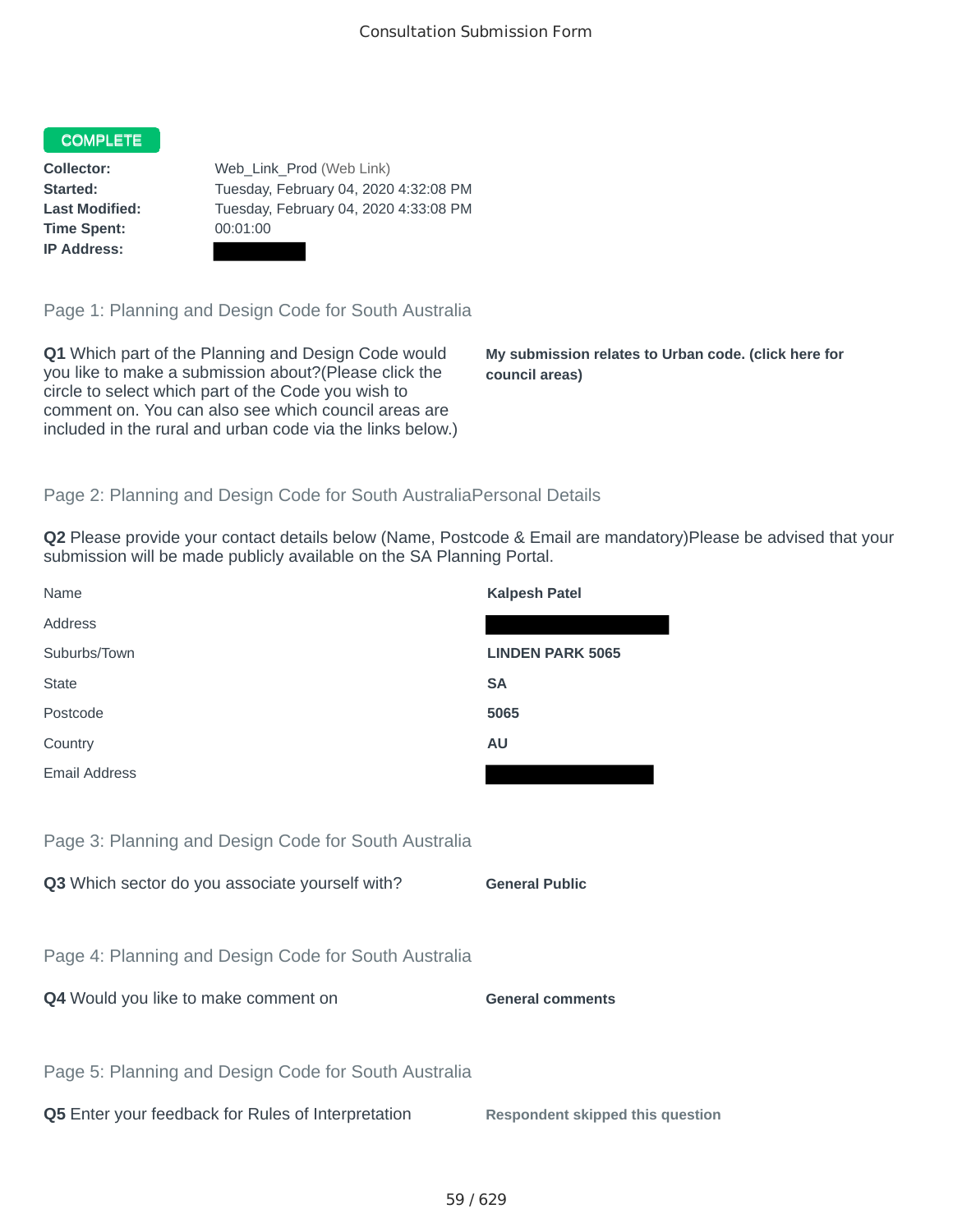## Consultation Submission Form

| Q6 Enter your feedback for Referrals                                                                            | <b>Respondent skipped this question</b> |
|-----------------------------------------------------------------------------------------------------------------|-----------------------------------------|
| Q7 Enter your feedback for Mapping                                                                              | <b>Respondent skipped this question</b> |
| Q8 Enter your feedback for Table of Amendments                                                                  | <b>Respondent skipped this question</b> |
| Page 6: Planning and Design Code for South Australia                                                            |                                         |
| Q9 Please enter your feedback for overlaysclick next at<br>the bottom of the page for next topic                | <b>Respondent skipped this question</b> |
| Page 7: Planning and Design Code for South Australia                                                            |                                         |
| Q10 Please enter your feedback for zones and<br>subzonesclick next at the bottom of the page for next<br>topic  | <b>Respondent skipped this question</b> |
| Page 8: Planning and Design Code for South Australia                                                            |                                         |
| Q11 Please enter your feedback for general policyclick<br>next at the bottom of the page for next topic         | <b>Respondent skipped this question</b> |
| Page 9: Planning and Design Code for South Australia                                                            |                                         |
| Q12 Please enter your feedback for Land use<br>Definitionclick next at the bottom of the page for next<br>topic | <b>Respondent skipped this question</b> |
| Page 10: Planning and Design Code for South Australia                                                           |                                         |
| Q13 Please enter your feedback for Admin<br>Definitionsclick next at the bottom of the page for next<br>topic   | <b>Respondent skipped this question</b> |
| Page 11: Planning and Design Code for South Australia                                                           |                                         |
| Q14 Please enter your general feedback here                                                                     |                                         |
| Go Green                                                                                                        |                                         |
|                                                                                                                 |                                         |

Page 12: Planning and Design Code for South Australia